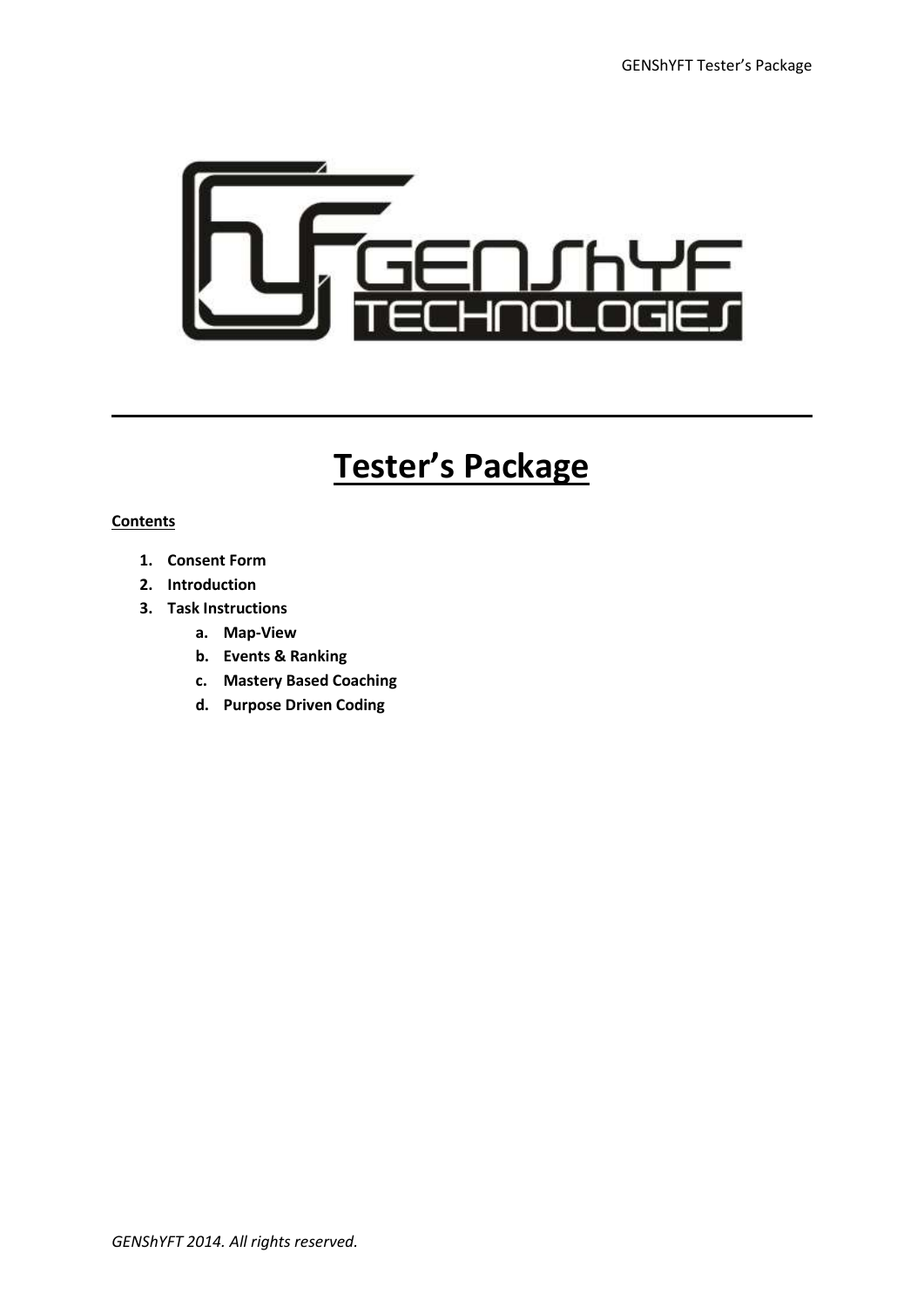## **Singpath by GENShYFT Consent Form**

**STUDY TITLE:** *Study on Usage of Singpath Application*

**INVESTIGATORS:** MOHAMED YOUSOF BIN SHAMSUL HAMEED, SHANAAZ D/O MUSTHAFA KAMAL, GLEN WONG KEE SIANG, FARIQ BIN SAID, KEE ENG SEN, NG WAH CHUN

**DESCRIPTION:** You are invited to participate in the Usability Testing of Singpath, an innovative platform for users who are interested to learn coding. You will be asked to perform a series of tasks using the Singpath application online and complete questionnaires about the application after the experiment.

**TIME INVOLVEMENT:** Your participation will take approximately 15 minutes.

**RISKS AND BENEFITS:** There are no known risks associated with this study. The results of this study will be used to improve the usability of the Singpath web application. **PARTICIPANT'S RIGHTS:** If you have read this form and have decided to participate in this project, please understand your **participation is voluntary** and you have the **right to withdraw your consent or discontinue participation at any time without penalty or loss of benefits to which you are otherwise entitled**. **The alternative is not to participate.** You have the absolute right to refuse to answer any questions. With your additional permission, your photographs will be taken during the study.

#### **OTHER INFORMATION:**

If you have any questions, concerns or complaints about this research, its procedures, risks and benefits, please contact Ng Wah Chun at 9618-9514 or wahchun.ng.2011@smu.edu.sg

I give consent to be photographed during this study:  $\Box$  Yes  $\Box$  No

#### *1.1 Investigator's Statement:*

I have explained and defined in detail the research procedures in which the subject (or legal representative has given consent) has consented to participate.

Investigator's Name The Investigator's Signature Date

#### *1.2 Participant's Statement:*

I understand that participation is voluntary. Refusal to participate will involve no penalty. I understand that I may discontinue participation at any time without penalty or loss of accrued benefits (Benefits are accrued in proportion to the amount of study completed or as otherwise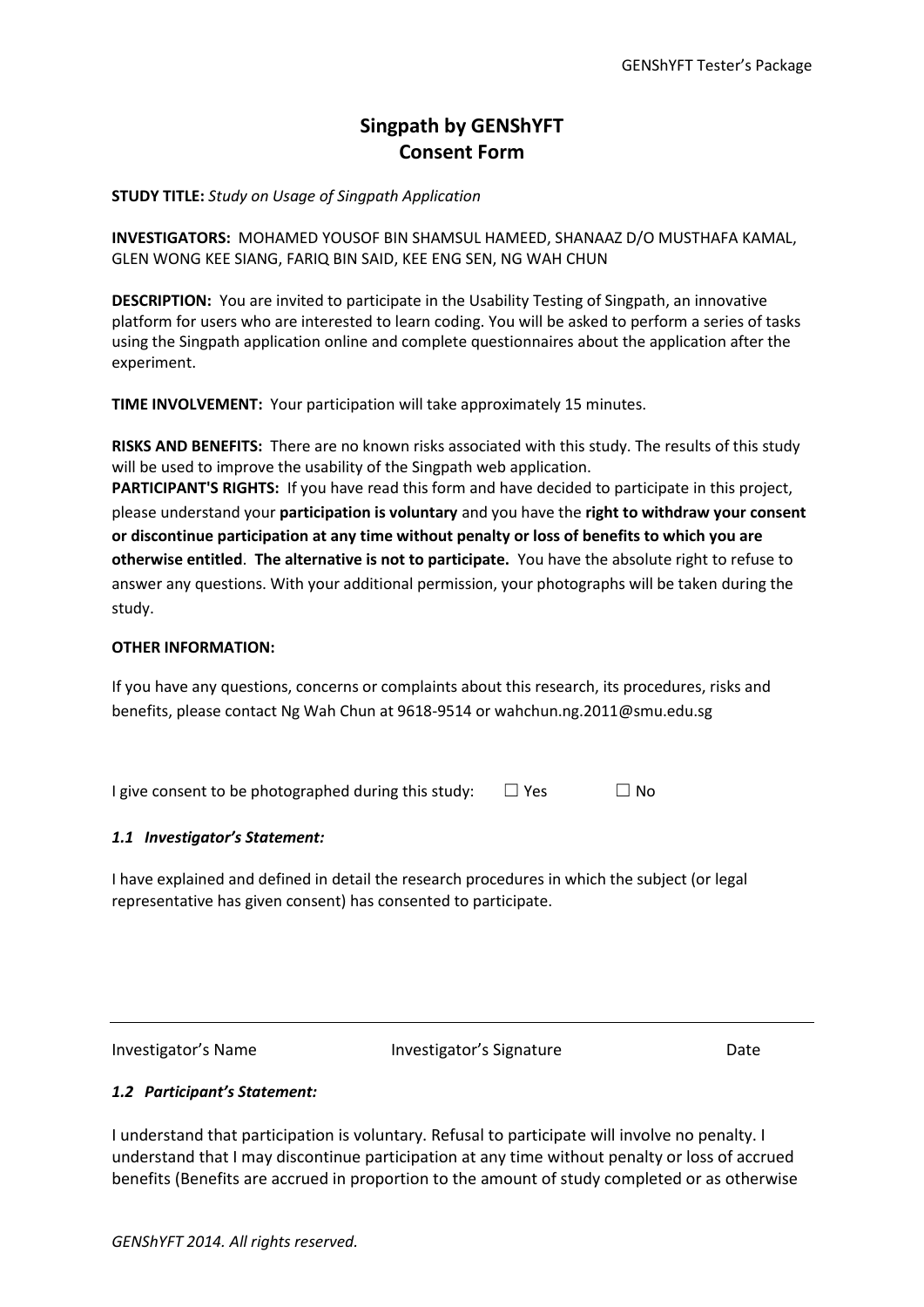stated by the researcher) to which I am otherwise entitled. I declare that I am at least 18 years of age.

Participant's Name **Participant's Signature** Participant's Signature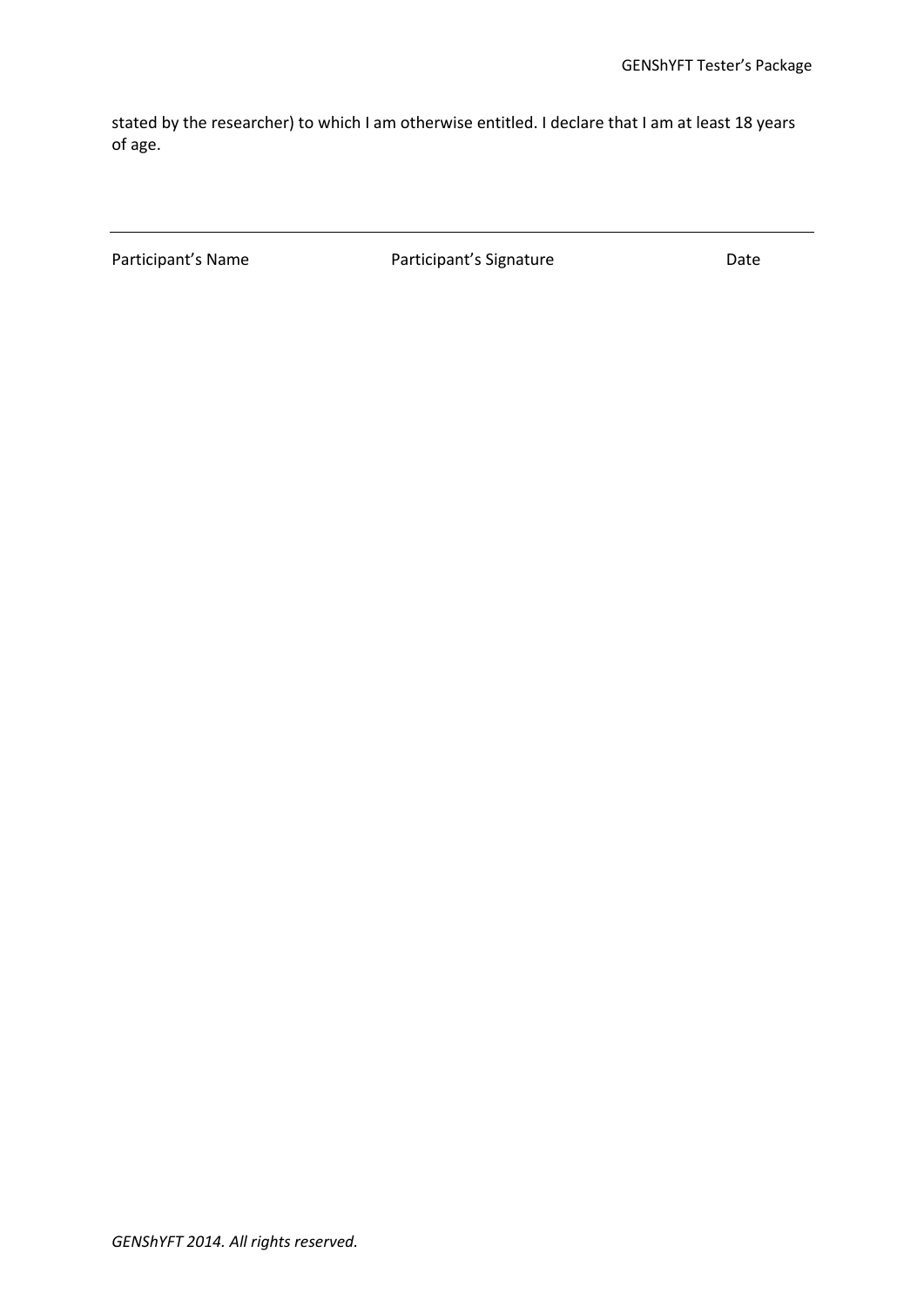#### **Introduction Singpath Application**

#### GENShYFT | Singpath

A warm welcome to Singpath User Acceptance Testing! We are a team of 6 students from Singapore Management University working on extending Singpath as our Final Year Project.

The purpose of this test is to allow us to better understand the ease of navigation and usability of Singpath web application, in particular the extended features, based on your feedback.

We thank you for taking the time out of your busy schedules to take part in this user testing session. Your honest feedback will be very much appreciated.

Guidance will not be provided in some parts of the test when achieving certain objectives. This is to simulate the actual implementation of the application when it is released to the public. We seek your kind understanding.

#### **Background**

The world lacks individuals with the programming skills. As we navigate through the digital era these skills become indispensable for anyone who wishes to succeed in the ultra-competitive landscape. Nations worldwide are clamouring over the few programmers in the world, resulting in acute shortage of programming talents that are solely needed to fuel the demand for increasing digital growth. Singapore is no exception.

Singpath serves to meet Singapore needs to equip students with the necessary programming basics to meet the nation's aim of increasing workforce productivity.

#### **Introduction**

Singpath, a web application, was created for users who want to learn programming in a fun and interactive way.

As with any other kinds of learning, it requires motivation, both intrinsic and extrinsic, in order to sustain interest enough for the user to acquire a reasonable amount of mastery in the chosen skill. This applies to learning programming as well.

Our added functionalities to Singpath will bridge the gap and allow for both forms of motivation to reach the users of Singpath.

#### **Objective**

Be as natural as possible while going through this study. Simple instructions are listed on the next page. Feel free to let us know how you feel about Singpath!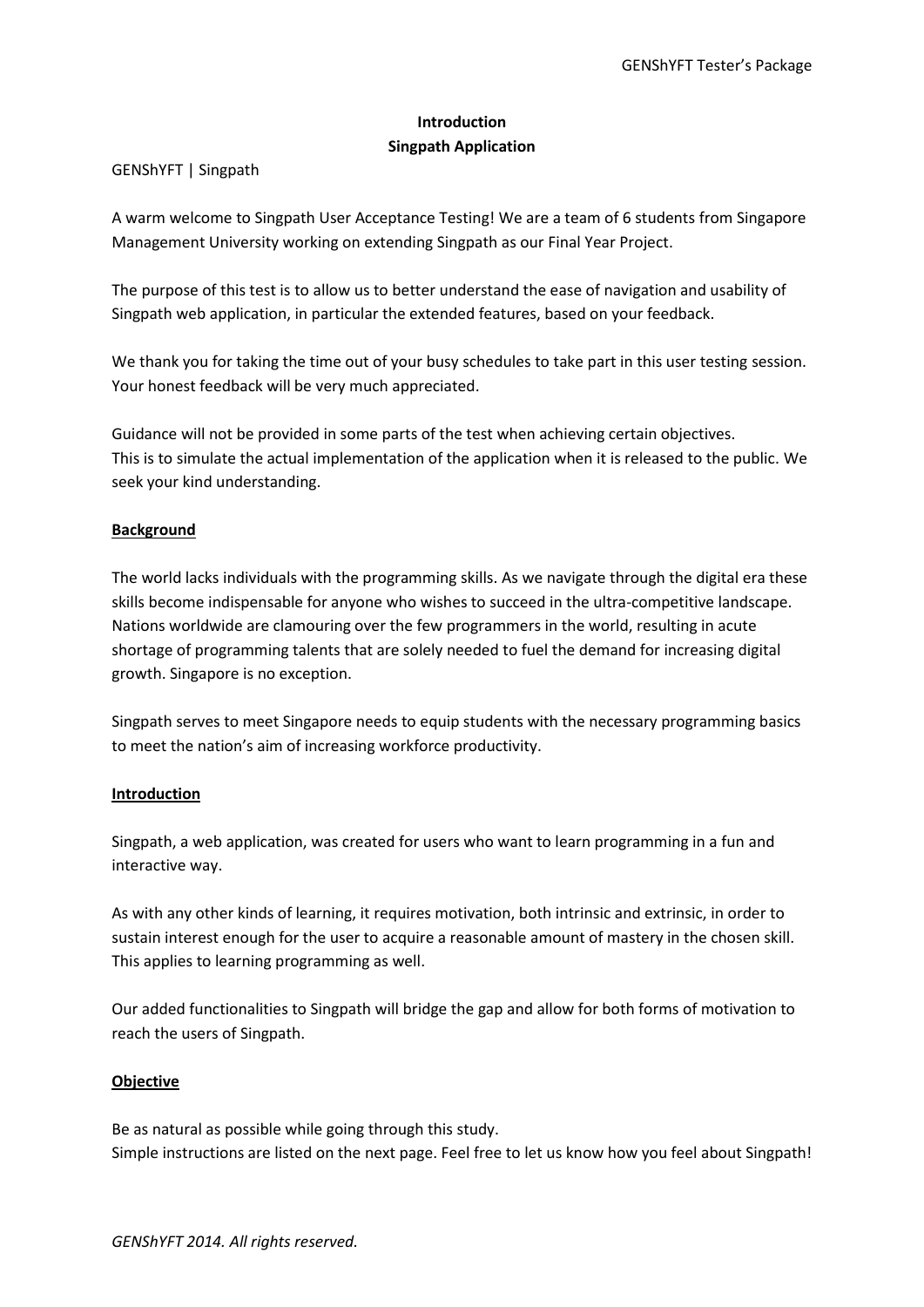## **2. Task Instructions**

## **2.1 Map-View**

| ID             | <b>Test Description</b>                            | <b>Date Tested</b> | <b>Outcome</b> |
|----------------|----------------------------------------------------|--------------------|----------------|
| $\mathbf{1}$   | <b>Access Map View Page</b>                        | 15/2/2014          |                |
| $\overline{2}$ | Select ALL for School type and find one Secondary  | 15/2/2014          |                |
|                | School - Singapore Chinese Girls' School on the    |                    |                |
|                | map                                                |                    |                |
| 3              | Select ALL for School type and find one Tertiary   | 15/2/2014          |                |
|                | School - Ngee Ann Polytechnic on the map           |                    |                |
| 4              | Select ALL for School type and find one University | 15/2/2014          |                |
|                | - Singapore Management University on the map       |                    |                |
| 5              | Select Secondary for School type and find one      | 15/2/2014          |                |
|                | Secondary School - Juying Secondary School on      |                    |                |
|                | the map                                            |                    |                |
| 6              | Select Tertiary for School type and find one       | 15/2/2014          |                |
|                | Tertiary School - Victoria Junior College on the   |                    |                |
|                | map                                                |                    |                |
| $\overline{7}$ | Select University for School type and find one     | 15/2/2014          |                |
|                | University - National University of Singapore on   |                    |                |
|                | the map                                            |                    |                |
| 8              | Select University for School type and found one    | 15/2/2014          |                |
|                | Secondary School - Bedok North Secondary           |                    |                |
|                | School (not supposed to be there)                  |                    |                |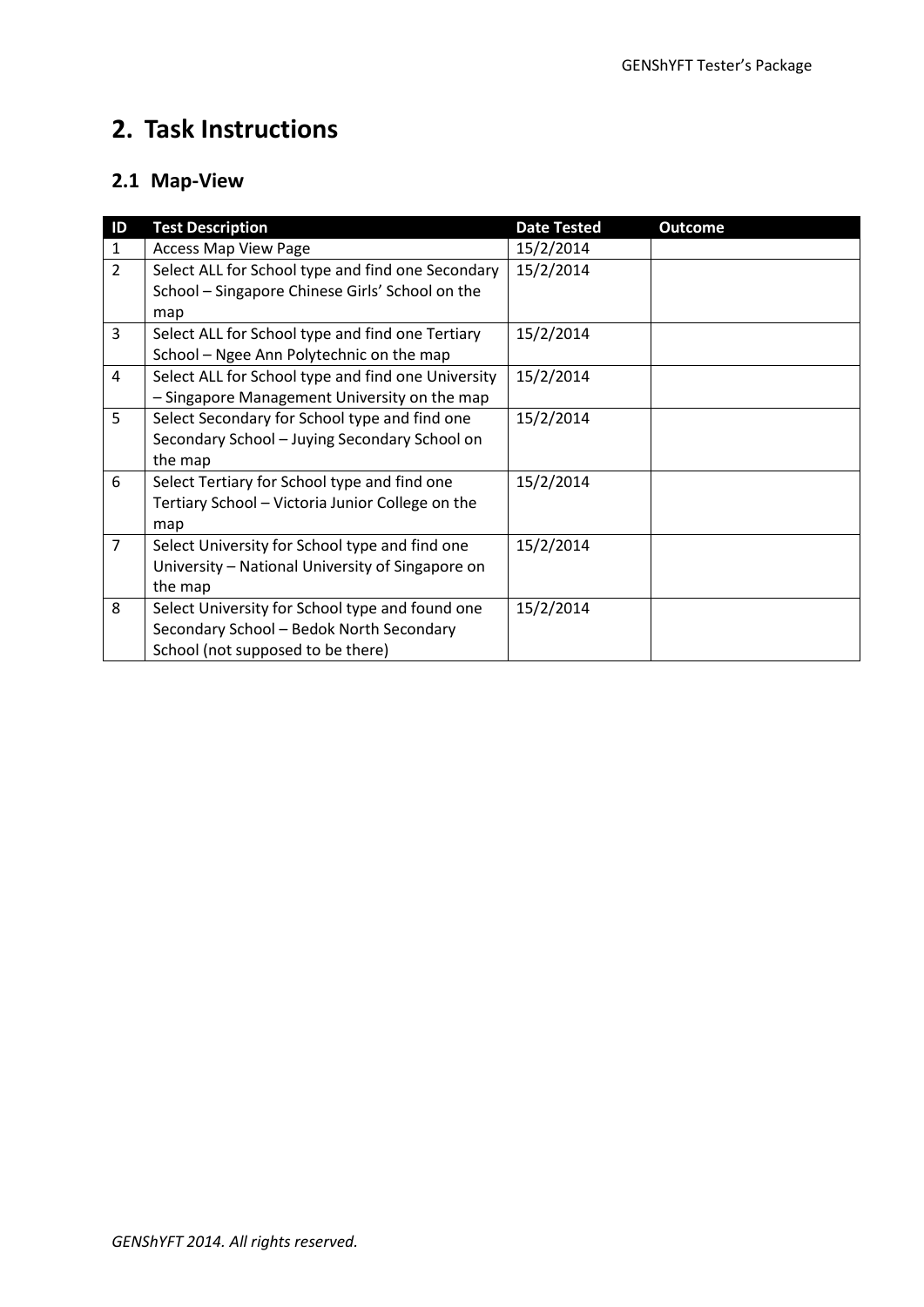## **2.2 Events & Ranking**

| $\overline{1}$ | <b>Test Description</b>                                                                                                        | <b>Date Tested</b> | <b>Outcome</b> |
|----------------|--------------------------------------------------------------------------------------------------------------------------------|--------------------|----------------|
| $\mathbf{1}$   | Access Events page                                                                                                             | 15/2/2014          |                |
| $\overline{2}$ | Select "I'd like to participate" for IDA Secondary                                                                             | 15/2/2014          |                |
|                | <b>School Tournament</b>                                                                                                       |                    |                |
| $\overline{3}$ | Select "I'd like to come watch" for IDA Secondary                                                                              | 15/2/2014          |                |
|                | <b>School Tournament</b>                                                                                                       |                    |                |
| 4              | Select "Keep me posted" for IDA Secondary                                                                                      | 15/2/2014          |                |
|                | <b>School Tournament</b>                                                                                                       |                    |                |
| 5              | Select "+1" for IDA Secondary School Tournament                                                                                | 15/2/2014          |                |
| 6              | Select "I'd like to view the rankings" for IDA                                                                                 | 15/2/2014          |                |
|                | <b>Secondary School Tournament</b>                                                                                             |                    |                |
| $\overline{7}$ | Select Facebook share button and share                                                                                         | 15/2/2014          |                |
|                | eventsTable.html on wall, check Facebook to                                                                                    |                    |                |
|                | verify that eventsTable.html has been                                                                                          |                    |                |
|                | successfully shared on Facebook wall                                                                                           |                    |                |
| 8              | Select "Return to Last Visited Page"                                                                                           | 15/2/2014          |                |
| 9              | Select "I'd like to participate" for National JC                                                                               | 15/2/2014          |                |
|                | <b>Coding Competition</b>                                                                                                      |                    |                |
| 10             | Select "I'd like to come watch" for National JC                                                                                | 15/2/2014          |                |
|                | <b>Coding Competition</b>                                                                                                      |                    |                |
| 11             | Select "Keep me posted" for National JC Coding                                                                                 | 15/2/2014          |                |
|                | Competition                                                                                                                    |                    |                |
| 12             | Select "+1" for National JC Coding Competition                                                                                 | 15/2/2014          |                |
| 13             | Select "I'd like to view the rankings" for National                                                                            | 15/2/2014          |                |
|                | JC Coding Competition                                                                                                          |                    |                |
| 14             | Select Facebook share button and share                                                                                         | 15/2/2014          |                |
|                | eventsTable.html on wall, check Facebook to                                                                                    |                    |                |
|                | verify that eventsTable.html has been                                                                                          |                    |                |
|                | successfully shared on Facebook wall                                                                                           |                    |                |
| 15             | Select "Return to Last Visited Page"                                                                                           | 15/2/2014          |                |
| 16             | Select "I'd like to participate" for National                                                                                  | 15/2/2014          |                |
|                | Polytechnic Coding Competition                                                                                                 |                    |                |
| 17             | Select "I'd like to come watch" for National                                                                                   | 15/2/2014          |                |
|                | Polytechnic Coding Competition                                                                                                 |                    |                |
| 18             | Select "Keep me posted" for National Polytechnic                                                                               | 15/2/2014          |                |
|                | <b>Coding Competition</b>                                                                                                      |                    |                |
| 19             | Select "+1" for National Polytechnic Coding                                                                                    | 15/2/2014          |                |
|                | Competition                                                                                                                    |                    |                |
| 20             | Select "I'd like to view the rankings" for National<br>Polytechnic Coding Competition                                          | 15/2/2014          |                |
|                |                                                                                                                                |                    |                |
|                |                                                                                                                                |                    |                |
|                |                                                                                                                                |                    |                |
|                | successfully shared on Facebook wall                                                                                           |                    |                |
|                |                                                                                                                                |                    |                |
| 21             | Select Facebook share button and share<br>eventsTable.html on wall, check Facebook to<br>verify that eventsTable.html has been | 15/2/2014          |                |
| 22             | Select "Return to Last Visited Page"                                                                                           | 15/2/2014          |                |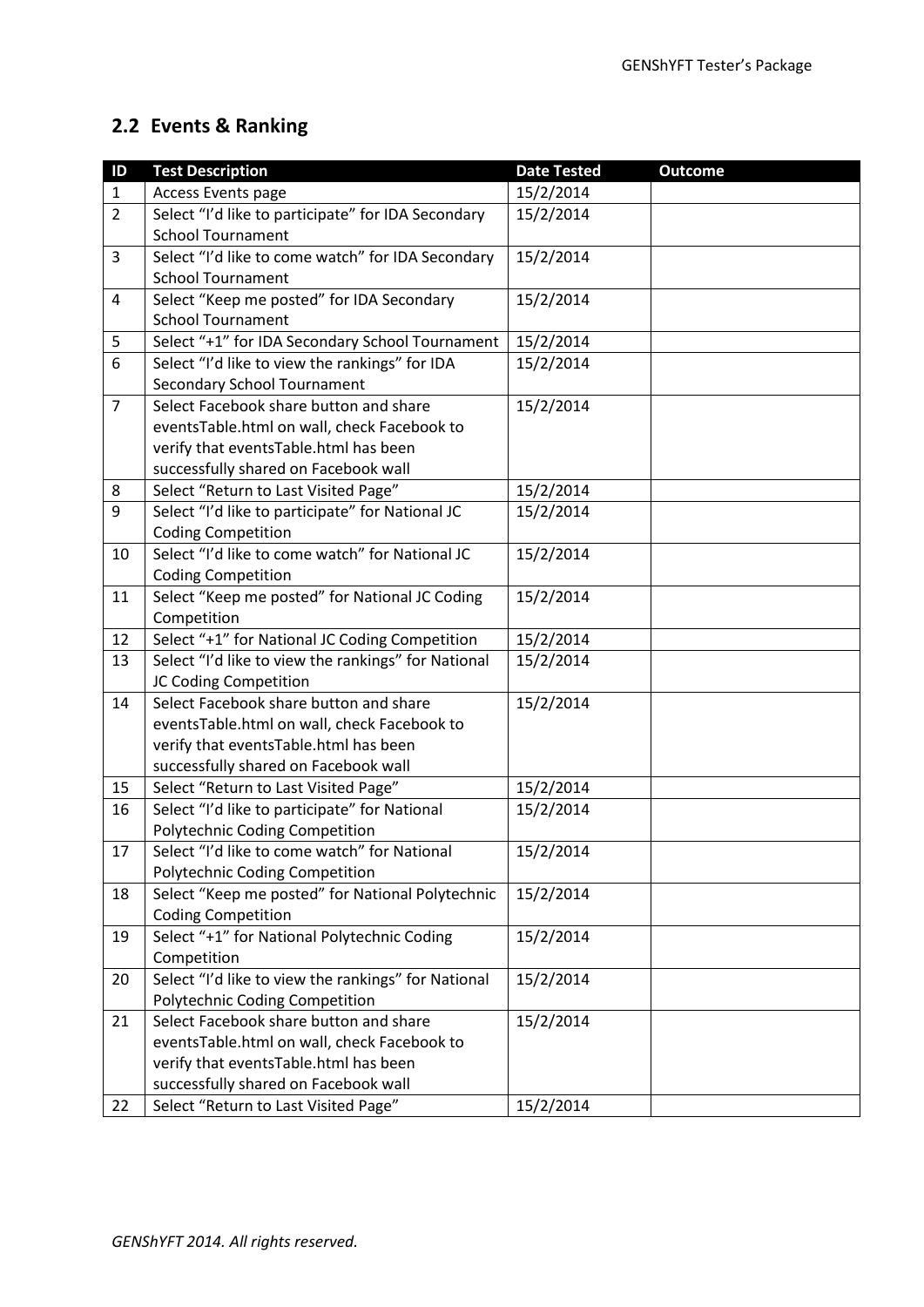## **2.3 Mastery-based Coaching**

| ID             | <b>Test Description</b>                                                                    | <b>Date Tested</b> | <b>Outcome</b> |
|----------------|--------------------------------------------------------------------------------------------|--------------------|----------------|
| $\mathbf{1}$   | <b>Access Mastery Coaching page</b>                                                        | 15/2/2014          |                |
| $\overline{2}$ | Listen to Audio file once user accesses Mastery                                            | 15/2/2014          |                |
|                | Coaching page                                                                              |                    |                |
| $\overline{3}$ | Select New Mentor and select a new coach,                                                  | 15/2/2014          |                |
|                | 'Shannon'.                                                                                 |                    |                |
| 4              | Select 'Start Practicing' and ensure that in the                                           | 15/2/2014          |                |
|                | next page - Shannon is the coach                                                           |                    |                |
| 5              | Select the Solution box and attempt to solve the                                           | 15/2/2014          |                |
|                | question incorrectly then click Run. You should                                            |                    |                |
|                | hear the coach recommendation to check the                                                 |                    |                |
|                | compiler                                                                                   |                    |                |
| 6              | Do not type anything for 30 seconds - you should                                           | 15/2/2014          |                |
|                | hear a message that the user is inactive                                                   |                    |                |
| $\overline{7}$ | Go back to the Mastery Coaching page - Shannon                                             | 15/2/2014          |                |
|                | should be the selected coach                                                               |                    |                |
| 8              | Select Start practicing - you should hear a                                                | 15/2/2014          |                |
|                | 'welcome back' message                                                                     |                    |                |
| 9              | Go back to the Mastery Coaching page - select                                              | 15/2/2014          |                |
|                | "New Path" then 'Hide'. The paths should                                                   |                    |                |
|                | disappear                                                                                  |                    |                |
| 10             | Go back to the Mastery Coaching page - select                                              | 15/2/2014          |                |
|                | "New Path" then 'Click to here open path menu'.                                            |                    |                |
|                | Under Path Name, Java, click "Master it Now".                                              |                    |                |
|                | You should be brought to a Java question and                                               |                    |                |
|                | Shannon should still be the mentor                                                         |                    |                |
| 11             | Go back to the Mastery Coaching page - Shannon                                             | 15/2/2014          |                |
|                | should be the 'Current Mentor' and Java should<br>be the 'Current Path'                    |                    |                |
| 12             |                                                                                            | 15/2/2014          |                |
|                | Log out and log in and go back to Mastery<br>Coaching page. The 'Current Mentor' should be |                    |                |
|                | Shannon and the 'Current Path' should be Java.                                             |                    |                |
|                | You should hear Shannon's audio file.                                                      |                    |                |
| 13             | You should click "Start Practicing" and attempt                                            | 15/2/2014          |                |
|                | the question correctly. The mentor will play a                                             |                    |                |
|                | motivational message.                                                                      |                    |                |